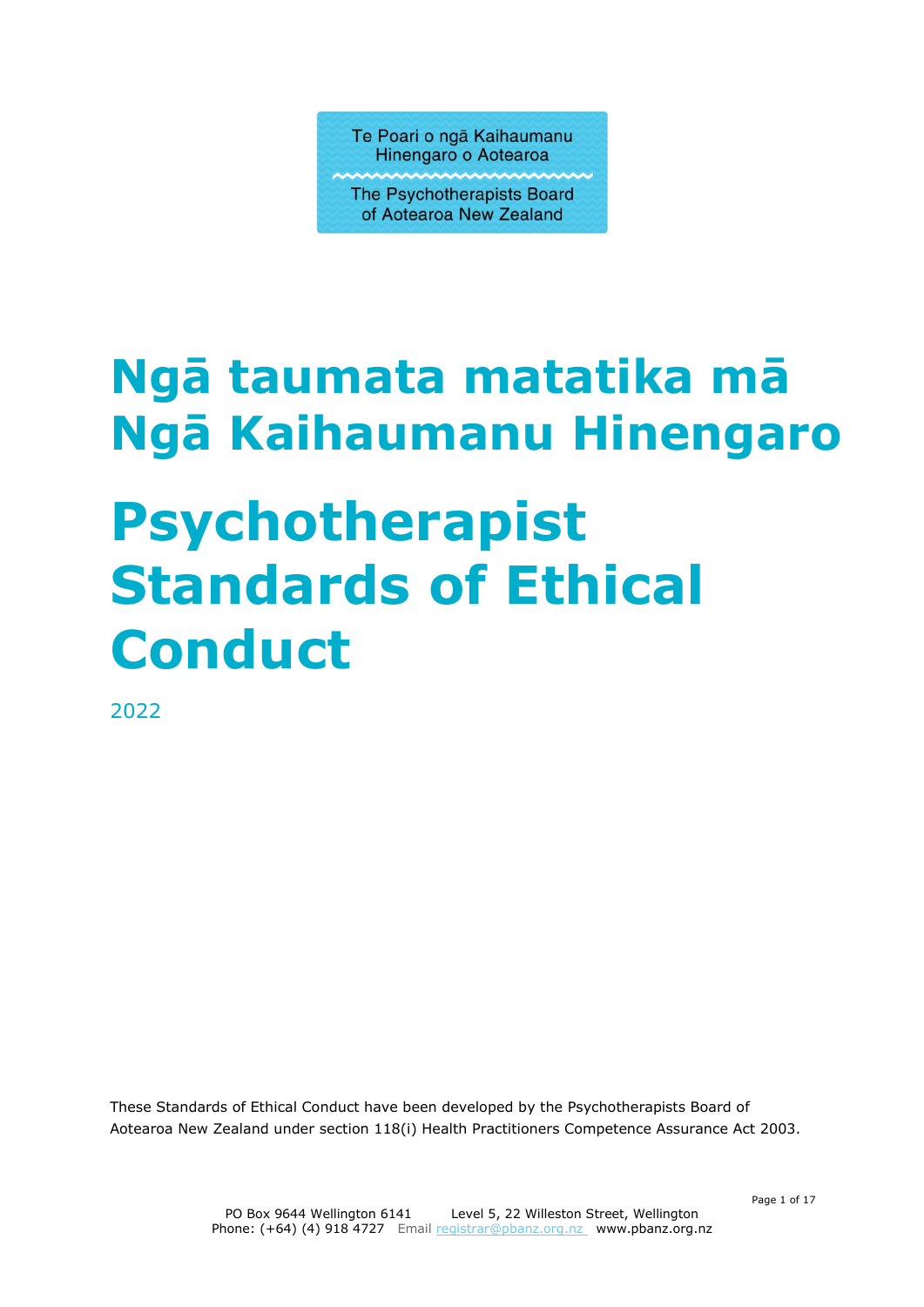## **Introduction**

The purpose of the *Psychotherapist Standards of Ethical Conduct* is to set clear expectations, for psychotherapists, clients and the community, of professional behaviour and ethical conduct. Psychotherapists are expected to act with honesty and integrity in all their professional work and to be familiar with, and abide by, these Standards.

A breach of the Standards is a serious matter and may lead to an employment, professional or disciplinary investigation. The Standards may be used to evaluate conduct by employers, commissioners, tribunals and courts.

The *Psychotherapist Standards of Ethical Conduct* should be read alongside the *Psychotherapist Core Clinical Competencies* and *Psychotherapist Cultural Competencies*, which together describe the minimum standards that must be demonstrated by all practising psychotherapists in Aotearoa New Zealand. Guidelines on specific topics, such as *Psychotherapy conducted via video conference* and *Electronic media position statement*, provide supplementary advice from the Psychotherapists Board on safe and ethical practice.

Te Tiriti o Waitangi is the founding document of Aotearoa New Zealand. In upholding the *Standards of Ethical Conduct*, psychotherapists should have regard to the principles derived from Te Tiriti, be knowledgeable about Te Ao Māori (the Māori world view) and be sensitive to the pillars / pou of Māori health and wellbeing.

## **Principles**

The following principles / mātāpono underpin the *Standards of Ethical Conduct*.

- Autonomy / Mana Motuhake
- Respect / Whakahōnoretanga
- Care of others / Tiaki
- Integrity / Mana Tangata
- Justice / Mahi Pono
- Whanaungatanga / Community
- Ūkaipō / Nurturing
- Manaakitanga / Hospitality and kindness
- Wairuatanga / Spirituality
- Pūkenga / Expertise

Definitions may be found in the Glossary at the end of this document.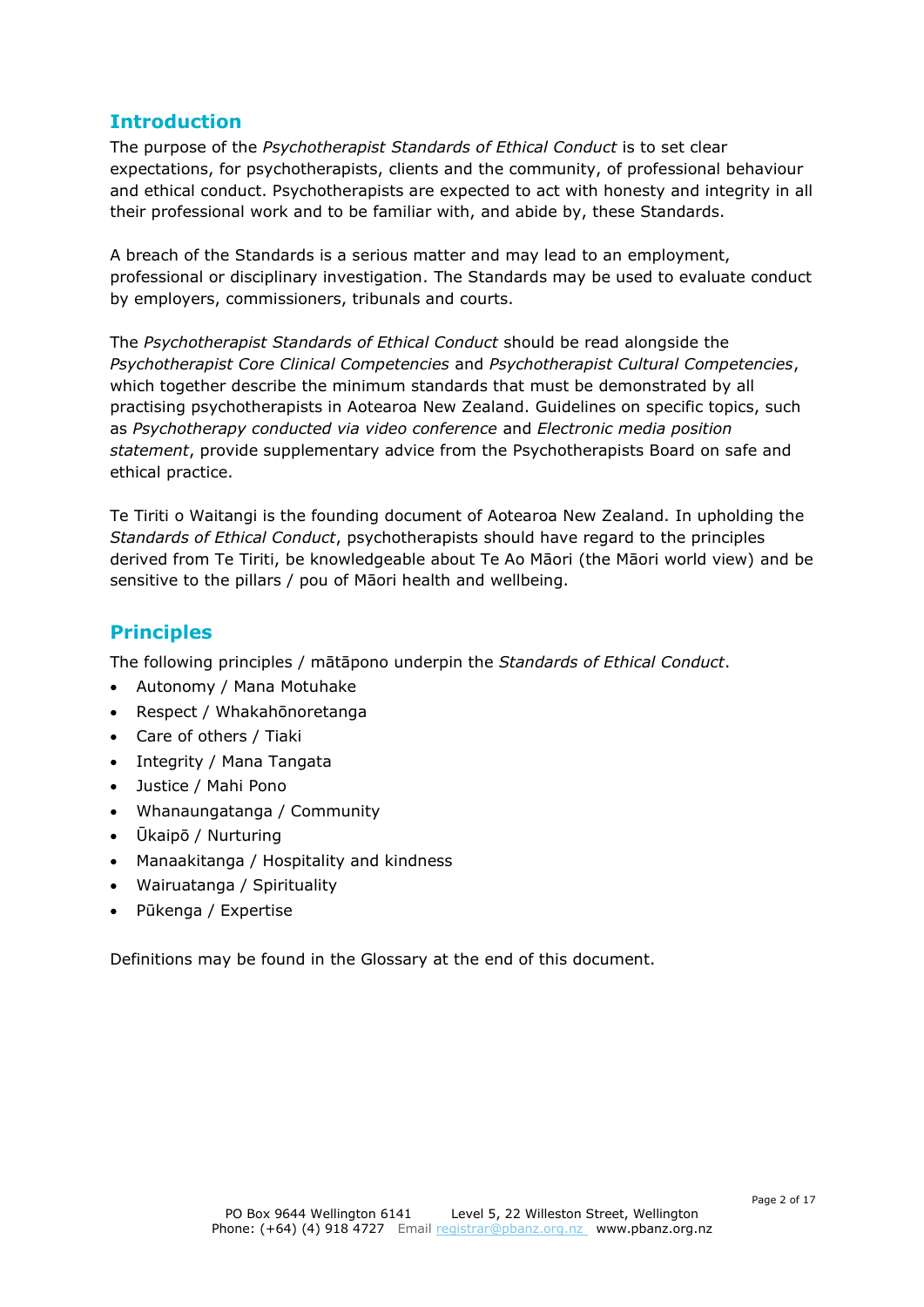# **Index**

| 1) | Psychotherapists must work in the client's best interests.                           | 4 |
|----|--------------------------------------------------------------------------------------|---|
| 2) | Psychotherapists must take special care in working with children and<br>adolescents. | 4 |
| 3) | Psychotherapists must practise with integrity.                                       | 4 |
| 4) | Psychotherapists must maintain their competence.                                     | 5 |
| 5) | Psychotherapists must be sensitive to diversity and cultures.                        | 5 |
| 6) | Psychotherapists must maintain appropriate boundaries.                               | 6 |
| 7) | Psychotherapists must obtain informed consent to therapy.                            | 6 |
| 8) | Psychotherapists must respect privacy.                                               | 7 |
| 9) | Psychotherapists must interact professionally with others.                           | 8 |
|    | Glossary                                                                             | 9 |
|    | <b>Acknowledgements</b>                                                              |   |
|    | <b>Appendix</b>                                                                      |   |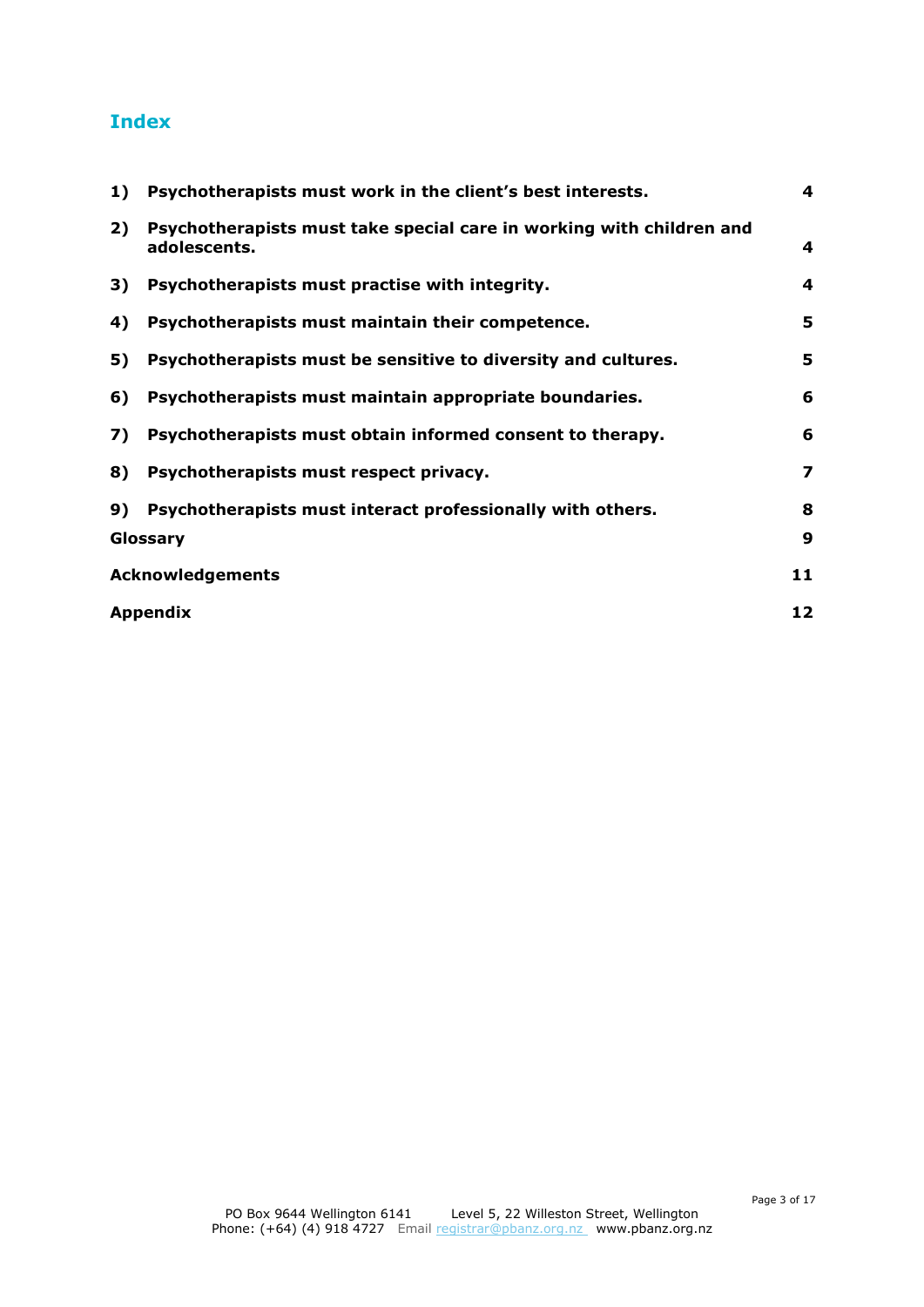## <span id="page-3-0"></span>**1) Psychotherapists must work in the client's best interests**.

- 1. Hold the needs and wellbeing of the client paramount, giving priority to the psychotherapeutic aspect of the client-therapist relationship.
- 2. Seek to ensure that clients, whether in individual, couple, whānau, family or group settings, suffer no physical, spiritual, or psychological harm during the conduct of psychotherapy, accepting that some distress is an inevitable part of the process.
- 3. Recognise the needs of clients who are unable to exercise self-determination or to ensure their own personal safety and act to protect their best interests, rights and well-being.
- 4. Form respectful relationships with clients based on clear, open and honest communication, and show respect in language, attitude and all communications.
- 5. Respect the client's self-determination and the client's capacity to increase their range of choices and opportunities, except where these may cause harm to self or others.
- 6. Respect the development of psychological maturity in clients including their capacity for interdependence as well as independence.
- 7. Respect the importance of relationships, especially family, couple and whānau relationships, and the role these play in all human development.
- 8. When providing psychotherapeutic services to a couple or group, strive to be impartial.

## <span id="page-3-1"></span>**2) Psychotherapists must take special care in working with children and adolescents.**

- 1. In working with children and adolescents, recognise that their interests and welfare are paramount, and prioritise this over other considerations.
- 2. Respect the individuality of each child and adolescent.
- 3. Consider children and adolescents in the context of their family, whānau and culture.
- 4. Seek to increase the range of choices and opportunities that meet the needs of children and adolescents, appropriately involving their family and whānau.
- 5. Advocate for the best interests of any child or adolescent who is directly a client, or part of a client group, and take preventive action when their welfare is seriously threatened.
- 6. Enable children and adolescents to give informed consent appropriate to their stage of development.

## <span id="page-3-2"></span>**3) Psychotherapists must practise with integrity.**

- 1. Practise in appropriate settings that enable safe, confidential practice, adhering to professional standards and public health requirements; behave in a way that justifies the trust vested in you by clients and the public.
- 2. Practise within the limits of your competence and scope of practice, acknowledging the limits of your practice, skills and method, and refer clients or supervisees to others when appropriate.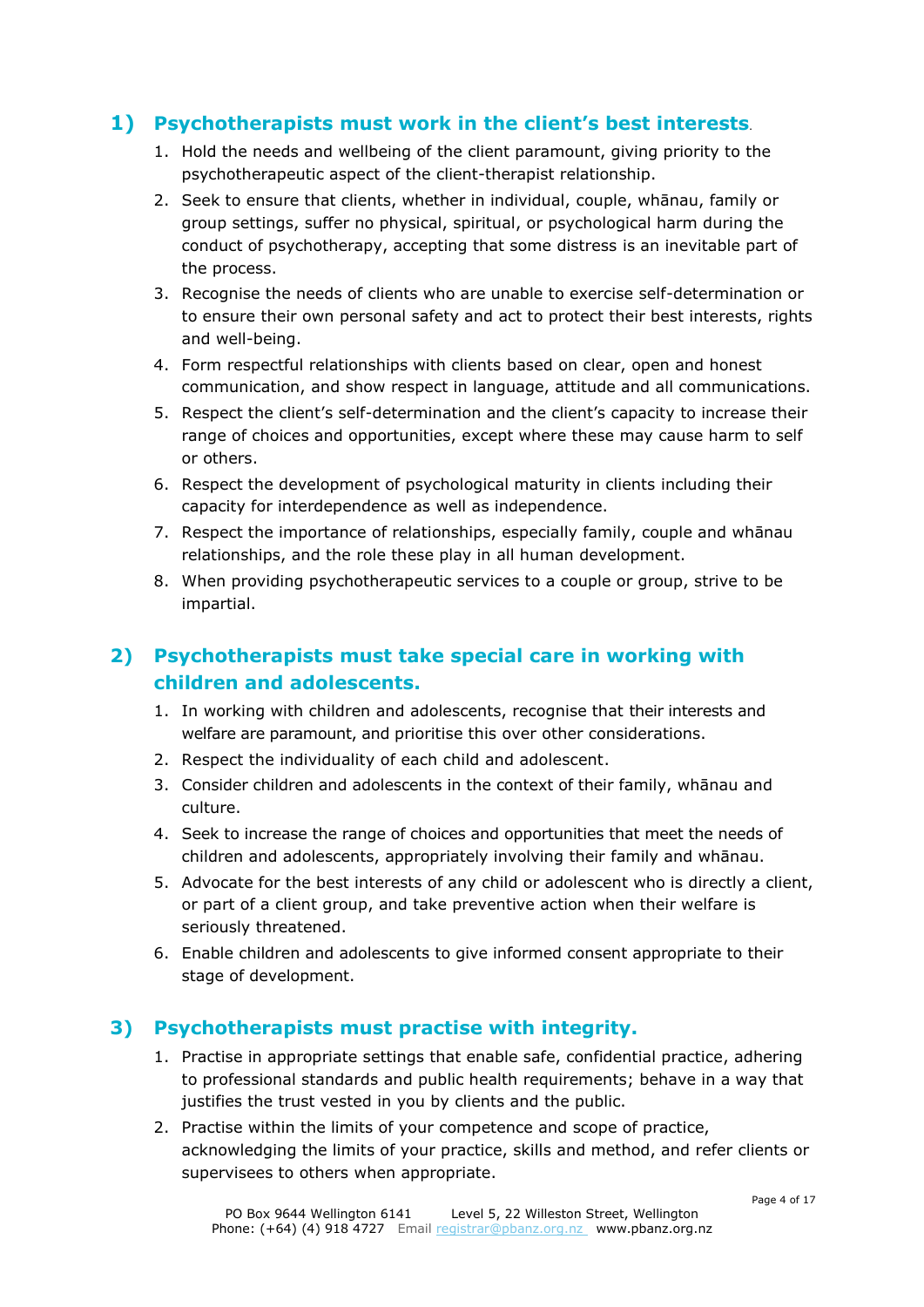- 3. Be open and honest in your interactions with clients and willing to acknowledge errors, accept responsibility, and initiate repair as therapeutically indicated.
- 4. Be accurate and clear in reporting assessments, progress reports and other summary information about clients.
- 5. Facilitate client access to other services, including a second opinion.
- 6. Once a professional relationship has been established, provide services consistent with treatment planning until the relationship is ended by one or other party.
- 7. Wherever possible, make provision for alternative professional care should you suddenly become unable to work.
- 8. If it becomes clear that the client is unlikely to benefit from continuing psychotherapy with you, end the professional relationship, with due regard to the client's needs.
- 9. Facilitate the client's right to make a complaint and seek to resolve complaints in a timely manner.
- 10.Co-operate with any investigation into your care, conduct or competence.

## <span id="page-4-0"></span>**4) Psychotherapists must maintain their competence.**

- 1. Maintain your own health and well-being, to ensure that your standards of practice are not impaired.
- 2. Maintain adequate levels of knowledge and skills within your scope of practice.
- 3. Continue to develop your professional knowledge and skills by further training and personal therapy as appropriate and maintain participation in professional and collegial activities.
- 4. Continue to develop your professional knowledge and skills through clinical supervision.

## <span id="page-4-1"></span>**5) Psychotherapists must be sensitive to diversity and cultures.**

- 1. Provide a service that recognises each client's uniqueness and is sensitive to their needs, values and beliefs.
- 2. Be sensitive to cultural diversity and aware that the cultural context of a therapeutic modality may differ from that of the client.
- 3. Be sensitive to and thoughtful regarding gender diversity and gender identity.
- 4. Be aware of your own personal values and beliefs and how these may affect your work and impact on clients; refer the client to another practitioner when appropriate.
- 5. Do not discriminate on the grounds of age, disability, membership of distinctive groups and organisations, ethnicity, gender, migrant experience, occupation, political beliefs, racial ethnic identity, religion, sexual orientation, socio-economic status or spiritual beliefs.
- 6. Respect the client's right to an autonomous, independent life within the context of their own worldview and culture.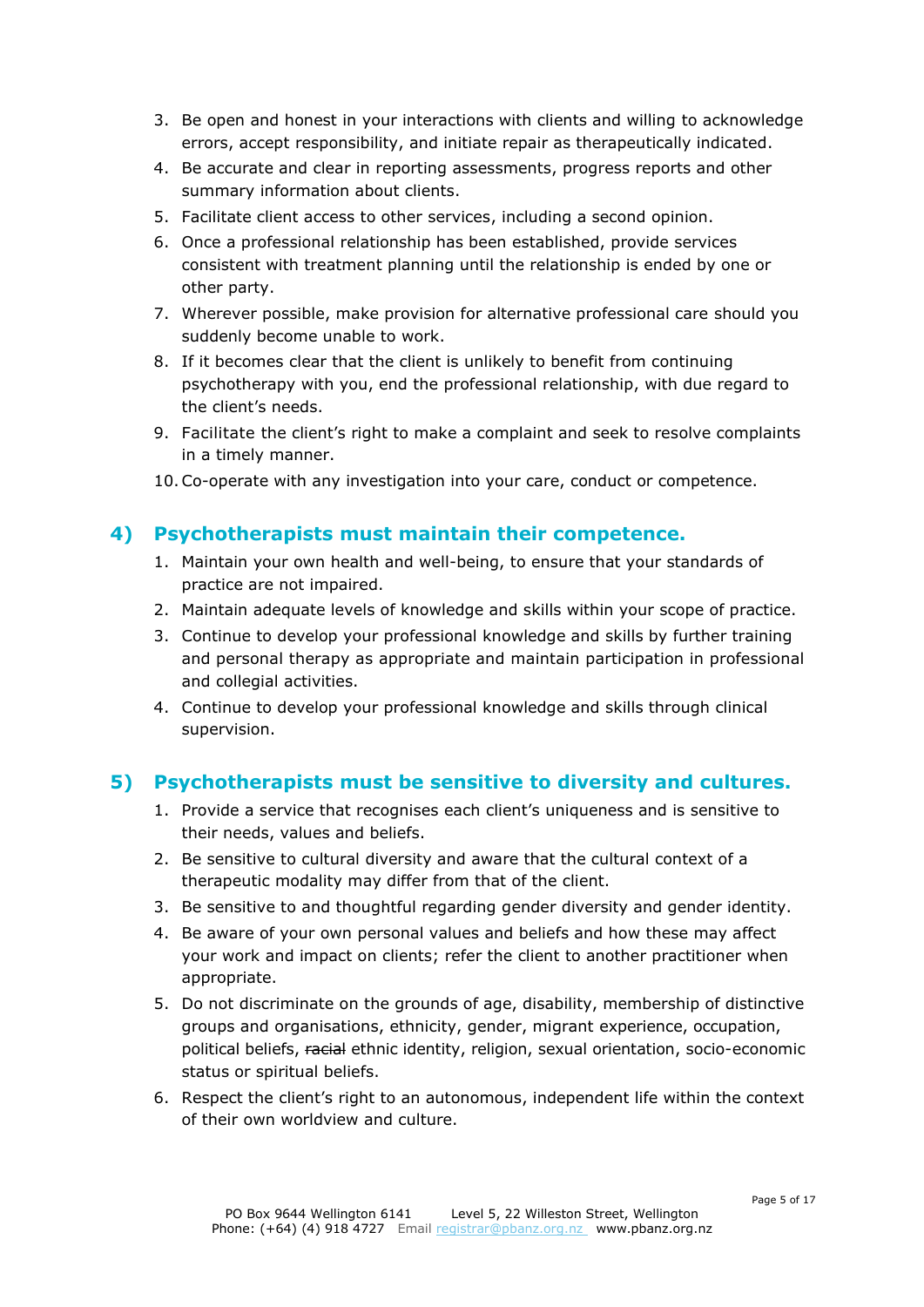- 7. When offering therapy to Māori, be sensitive to and thoughtful regarding cultural factors bearing on the therapeutic relationship and the significance of connections to whenua, whānau, hapū and iwi.
- 8. Seek training and guidance to ensure competent and culturally safe practice.
- 9. Recognise that any decision to exclude someone from your services or activities, to fail to provide interventions that might reasonably be expected to assist, or otherwise to reduce your services, must be made fairly and not on capricious or discriminatory grounds.

## <span id="page-5-0"></span>**6) Psychotherapists must maintain appropriate boundaries.**

- 1. Establish and maintain appropriate boundaries with clients and do not condone or engage in any form of discrimination, coercion, harassment or sexual, financial, or other exploitation.
- 2. Recognise the power imbalance in the psychotherapeutic relationship and do not abuse this power, or exploit the relationship with the client, for personal gain or gratification.
- 3. Avoid any intimate relationship (including sexual intimacy) with a client.
- 4. Do not sexually harass a client or engage in any behaviour that might reasonably be interpreted as a sexual advance.
- 5. Do not terminate a professional relationship to pursue an intimate relationship.
- 6. Avoid any intimate relationship (including sexual intimacy) with former clients. Depending on the duration and intensity of therapy, it may never be appropriate to develop an intimate relationship with a former client.
- 7. Do not encourage clients to give, lend or bequeath money or gifts to the psychotherapist or put pressure on clients to make donations to other people or organisations.
- 8. Establish and maintain appropriate boundaries with supervisees, supervisors, trainers, and trainees.
- 9. Avoid any intimate relationship (including sexual intimacy) with current supervisees and trainees, and with former supervisees, supervisors and trainers and trainees when the dynamics of the supervision and/or training relationship continue in ways that may create a power imbalance.

## <span id="page-5-1"></span>**7) Psychotherapists must obtain informed consent to therapy.**

- 1. Advertise and represent your qualifications and experience accurately, in a way that assists the public to make informed choices about the type of service you offer.
- 2. Explain the nature of the proposed therapy, the risks and benefits of available treatment options and provide as much information as a reasonable individual, family, whānau, or group would expect to receive before making a decision or consenting to therapy.
- 3. Provide detailed information regarding the nature and duration of therapy sessions, and about your fees and payment requirements.
- 4. If psychotherapy is to be provided by video conference, provide information about the privacy limitations of non-secure options, recognising that some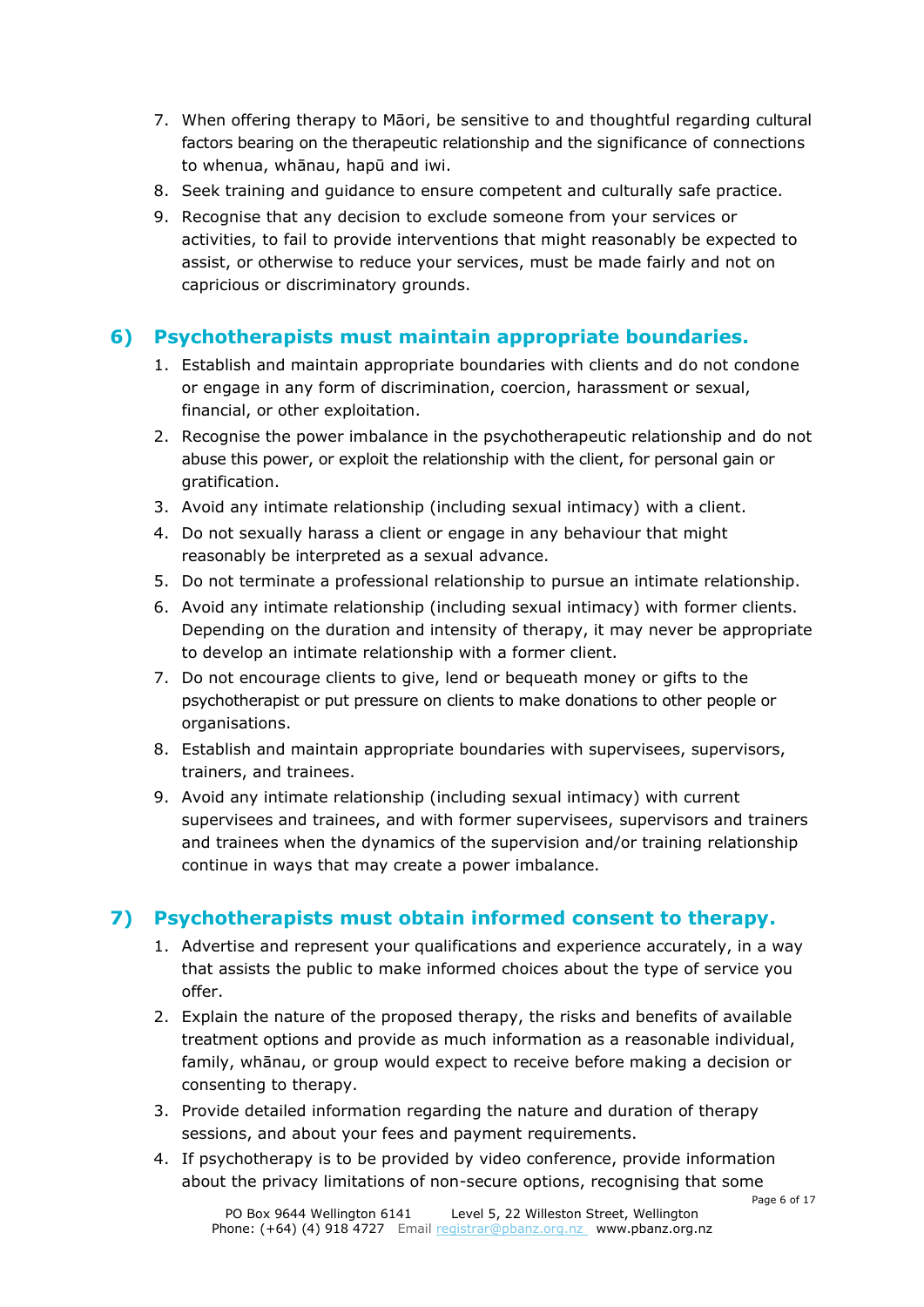clients may prefer to use familiar platforms even knowing the privacy limitations.

- 5. Provide clear information about the client's right to withdraw from therapy and terminate their professional relationship with you.
- 6. Provide information in language that is easily understood, giving sufficient time for the recipients to respond to the information and taking reasonable steps to ensure that the information has been understood, including providing translation into another language where necessary and reasonably practicable.
- 7. Provide therapy only with the client's informed consent (written or verbal).
- 8. When providing psychotherapeutic services to a couple or group, ensure that each individual gives informed consent.
- 9. Take all reasonable steps to ensure that consent is not given under conditions of coercion or undue pressure. It is recognised that in certain work settings, psychotherapists are required to conduct assessments where consent may not be readily forthcoming (eg, child protection work, forensic work).
- 10.When working with someone who is unable to consent due to diminished capacity, age and/or intellectual and/or emotional immaturity, provide therapy only with the consent of the individual's guardian(s) or other lawful authorization.

## <span id="page-6-0"></span>**8) Psychotherapists must respect privacy.**

- 1. Maintain client confidentiality noting that considerations of safety or legal obligations may on occasion override confidentiality; psychotherapists must discuss these limits with clients.
- 2. Do not disclose personal information obtained from an individual, family, whānau or community group without the informed consent of those who provided the information (except in circumstances of diminished capacity, children/young persons, urgent need, legal requirements and/or client or public safety), and without careful consideration of the consequences of disclosure.
- 3. When working with children and young people, treat symbolic material such as drawings and paintings as confidential communication, seeking the consent of the child or young person to showing or discussing this material with others, including parents.
- 4. Protect information gained second hand (eg, from a colleague about their client or student) in activities as a therapist, where it could be anticipated that the information would be regarded by the person/s it concerns to be confidential.
- 5. Select video conferencing technologies that support the privacy and security of the client's personal information; ensure the security of communications to the best of your ability and be aware of the inherent limitations in the security of electronic communications such as email.
- 6. Keep appropriate records that are accessible and legible.
- 7. Take all reasonable steps to ensure that the client's personal information is collected, stored, used and disposed of in a manner that protects the information.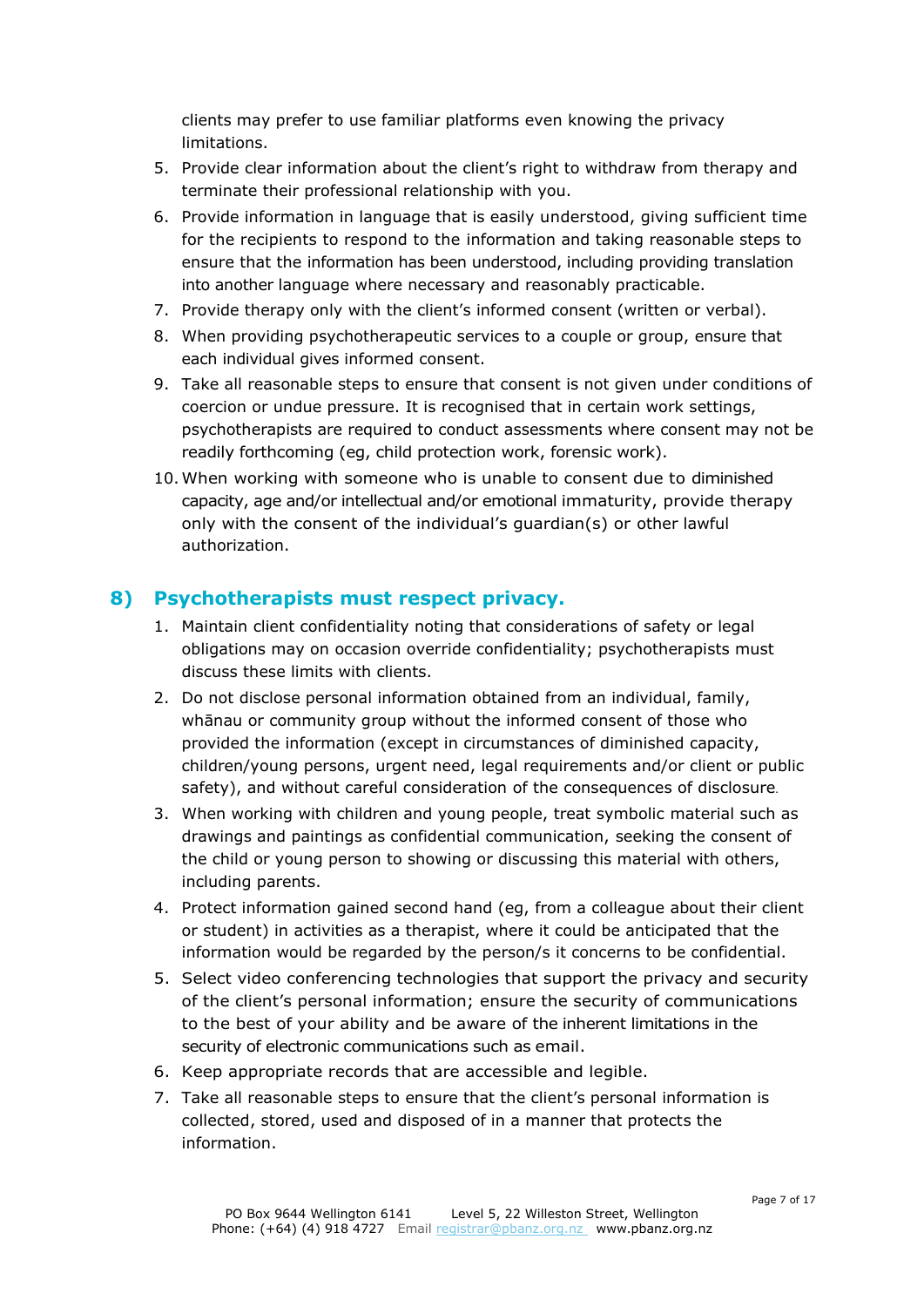- 8. Take all reasonable steps to ensure that information remains retrievable for at least 10 years from the date of the last provision of services to the client.
- 9. Make adequate plans for access to and disposal of records in the event of retirement, serious illness, or death of the psychotherapist.
- 10.Take all reasonable steps to maintain the anonymity of clients, colleagues, supervisees or trainees when clinical material is used education and training, or in research and publications, unless consent to disclosure has been obtained.

## <span id="page-7-0"></span>**9) Psychotherapists must interact professionally with others.**

- 1. Form respectful relationships with colleagues, other health practitioners, supervisees, supervisors, trainers and trainees, acting fairly and with courtesy.
- 2. Be open and honest in your communication with colleagues, other health practitioners, supervisees, supervisors, trainers and trainees, and third parties.
- 3. Respect collegial confidences and the trust placed in you by colleagues, other health practitioners, supervisees, supervisors, trainers and trainees, using information only for the purposes for which it is disclosed.
- 4. Clarify and make explicit your role and responsibilities with the person(s) with whom you are working.
- 5. Do not assume responsibility for another psychotherapist's client without encouraging appropriate communication with the colleague concerned.
- 6. Delegate activities only with the client's authorisation and to someone with the knowledge, skills and experience needed to work safely and effectively; continue to provide appropriate supervision and support to your delegate.
- 7. If you have reason to believe a colleague is unable to practise safely due to health problems or competence concerns, or is acting unethically, take steps to resolve the situation directly with the colleague or their employer or manager; if you remain concerned, notify the Psychotherapists Board.
- 8. In acting on concerns about a colleague's health, competence or ethical behaviour, seek to minimise damage to clients, colleagues and the profession, without compromising integrity.
- 9. Consult colleagues about potential conflicts-of-interest and other personalprofessional challenges.
- 10. When participating in public debate or dialogue on issues of community welfare, use all forms of communication appropriately and responsibly, including social media and networking sites.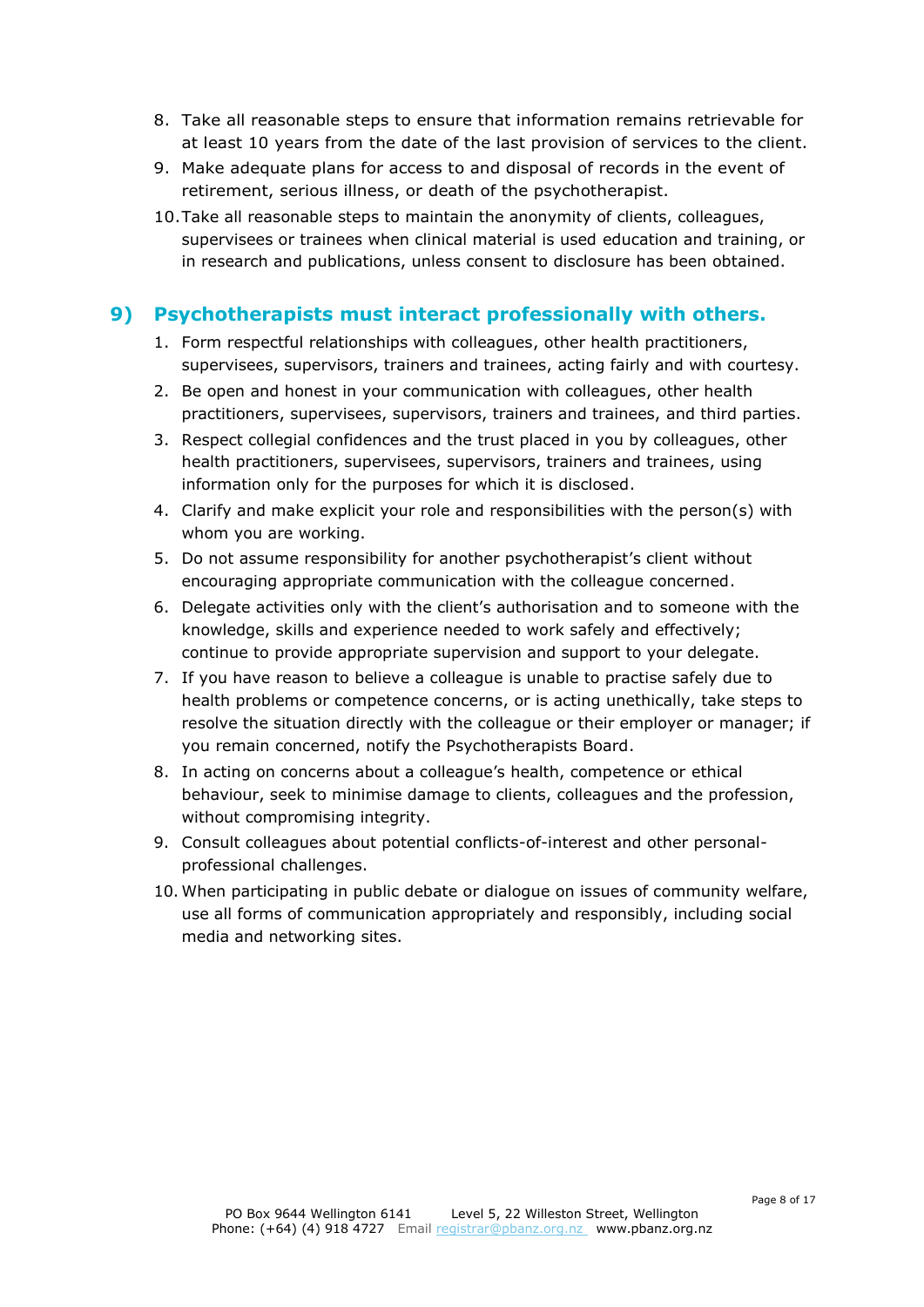# <span id="page-8-0"></span>**Glossary**

#### **Mana Motuhake/Autonomy**

To freely make judgements and act on decisions which are grounded in values of the profession and respect the right of each person, family or community to make decisions based on self-sufficiency and the ability to control their own destiny.

In a professional code, autonomy refers to self-discipline of the practitioner, to safeguard against external control or interference. Knowledge, understanding and insight is exercised so the practitioner practises within the values framework of the profession.

A set of practical skills through which the practitioner makes judgements and acts in accord with the values of the profession.

#### **Tiaki/To take care of**

To actively regard and nurture the welfare of others, responding with compassion to their misfortune or suffering.

All individuals are interdependent for achieving their interests. Those particularly vulnerable to our choices and their outcomes deserve extra consideration to be measured according to the level of their vulnerability to one's choices and the level of their affectedness by one's choices and no one else's.

#### **Colleagues**

In this document 'colleagues' includes peers, supervisees and supervisors, trainers and trainees, students and other health professionals.

#### **Tangata whai ora/Clients**

In this document 'client' refers to any individual, child, adolescent or adult, couple or group the psychotherapist has a professional relationship with and has committed to work with. Noting that when working with Māori, wellbeing for Māori is often derived from whānau, hapu and iwi, and will seek to foster these links and be informed about the structure and significance of whānau, hapu and iwi in Māori society.

The literal meaning of 'tangata whai ora' is person or people *seeking* wellness, whereas tangata whaiora is someone who *has* wellbeing. It has been a term (in Māori) that referred to someone who was the subject of care, assessment and treatment processes in mental health. Today it is used in many different ways. For the purposes of this document, it refers to clients engaged in psychotherapy with a psychotherapist as above.

#### **Mana Tangata/Integrity**

Strive to integrate expertise, care and respect in one's professional self so as to demonstrate adherence to the values of the profession.

#### *He tangata kī tahi A person whose word needs speaking but once*

There are two aspects to integrity. One is to ensure that the various elements of the professional self-complement and support, rather than undermine or frustrate, one another. The other is to show compliance with professional standards and to defend them when needed.

#### **Mahi Pono/Justice**

Treat people fairly and appropriately in light of what is their due.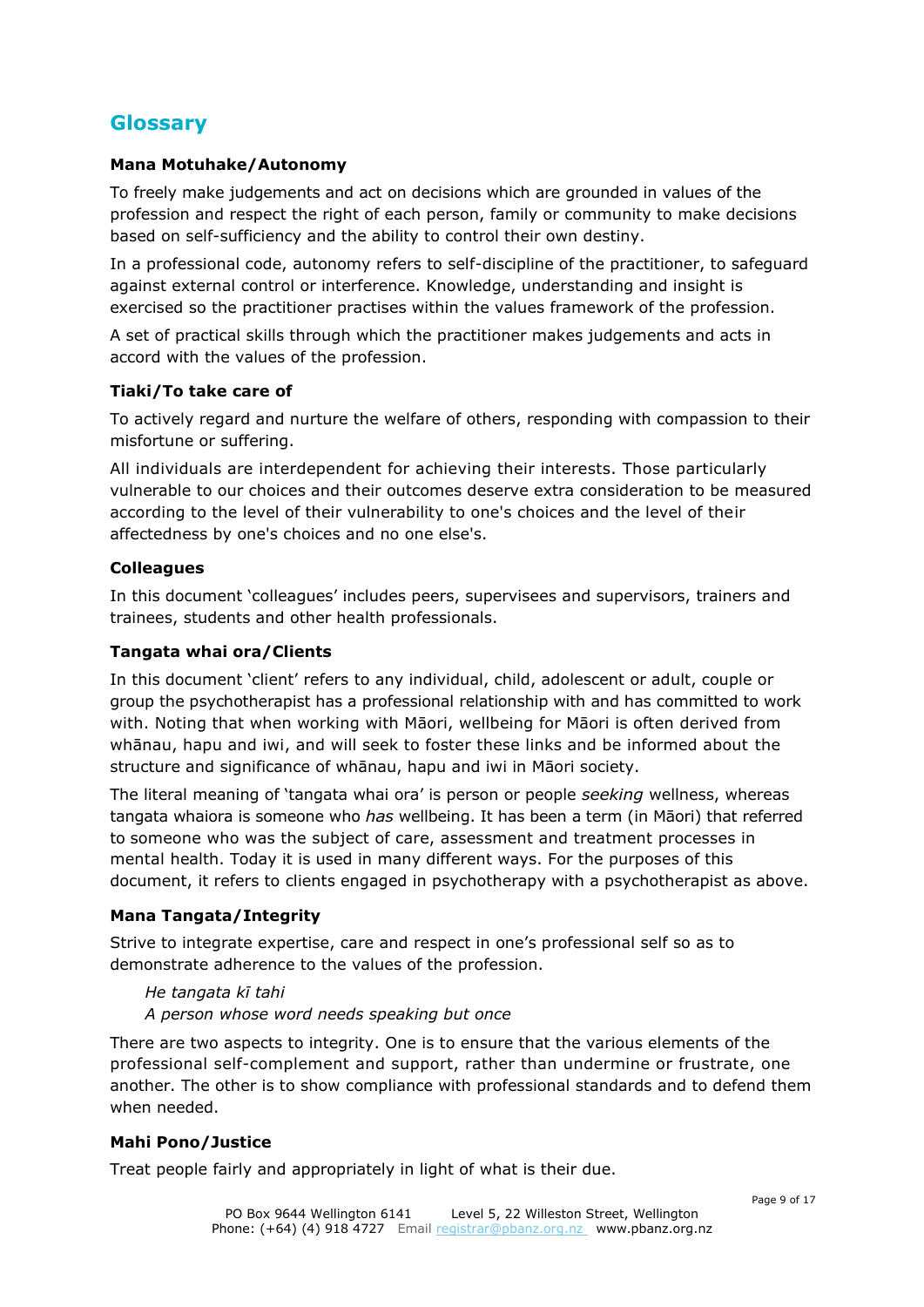The basic idea is what is 'due' or 'deserved' is the basis for the provision of appropriate treatment. Injustice may involve denying people what they are entitled to. Injustice may also involve depriving someone or a section of society of its fair share of some benefit or imposing a disproportionately heavy share of some burden.

#### **Mātāpono**

Defined as principles or standards of conduct.

#### **Manaakitanga/Hospitality and kindness**

Manaakitanga is always reciprocated. It reflects an expected standard of behaviour, an ideal that one should aspire to.

Mana-aki – mana is addressed and restored.

Manaakitanga – the quality of relationhips

#### **Pūkenga/Expertise**

Maintain and develop all aspects of psychotherapeutic expertise for the betterment of client, self and profession.

*He rei ngā niho, he parāoa ngā kauae A whale's tooth in a whale's jaw*

The emphasis here is on a particular role and a particular body of expertise. In any profession there will be some professional obligations which arise directly out of that role and which are incurred only by those who enter the profession.

#### **Whakahōnoretanga/Respect**

To act so as to acknowledge the right of others to make choices and take actions based on their own beliefs and values.

*Huihuitia ō tātou ritenga; whakanuia ō tātou rerekētanga Share together our communities; celebrate our differences*

As self-governing agents, we live and work in a world of other self-governing agents, whether clients, colleagues, employers or others, and respect in them the decisionmaking processes we value in our case. This requires more than non-interference and extends to supporting and strengthening agency and working to mitigate factors which may undermine or even destroy it.

## **Ūkaipō/Nurturing**

In promoting a person's wellbeing take full account of the people, places and traditions which nurture that person's wellbeing.

#### *Kia maumahara ki te toka i haua mai ai koe*

*Make sure you are mindful of the rock from which you have been hewn*

The archetype of nurturing is the infant at its mother's breast. The mother is the woman through whom the child comes into the world; in other words, there is an intimate connection between nurturing and origins. Just as the placenta (whenua) provides the baby with its first environment and nourishment, so too the growing child is further nurtured by the land (whenua), literally and culturally, and the adult needs periodic refreshment through return to his or her origins, or places that provide the same.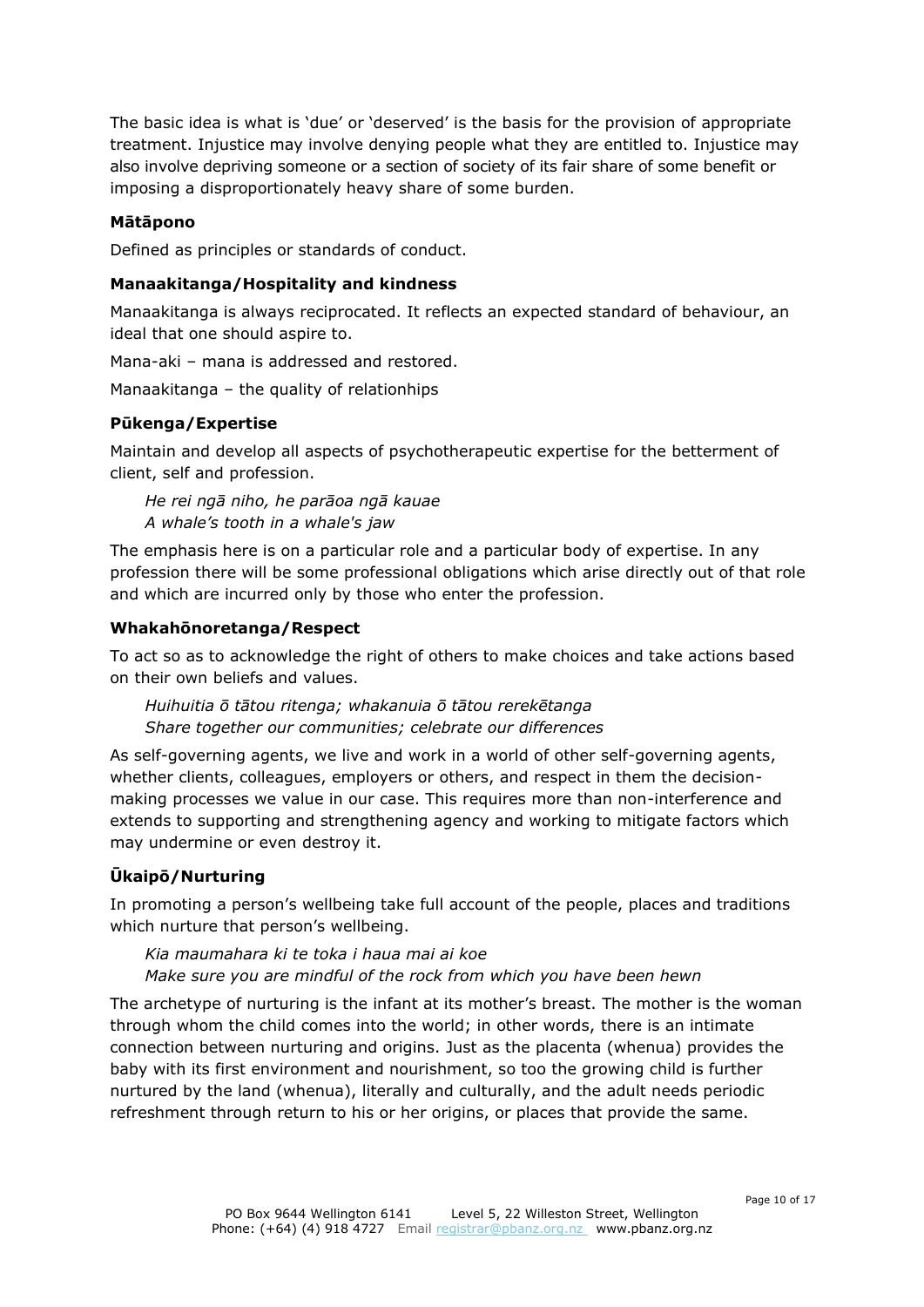*E hoki koe ki ō maunga, kia purea koe e ngā hau o Tāwhirimātea Go back to your mountain, so that you may be cleansed by the winds of Tāwhirimātea*

#### **Wairuatanga/Spirituality**

Act so as to respect the spiritual as well as the physical presence of people.

*Mehemea nā te wairua i tohu, arohia If guidance comes from the spirit, heed it respectfully*

#### **Whanaungatanga/Community**

Act as to strengthen the bonds of those with a shared heritage or some shared common purpose.

*He ora te whakapiri, he mate te whakatākiri Thriving through drawing close together, disaster through scattering apart*

Often defined as deriving from bonds of whakapapa, of bloodline and descent, as well as close relative-like connections may grow through shared endeavours for a common purpose.

Much is achieved by common effort rather than by any one person standing alone. Another relevant 'whakataukī' is:

*Ehara taku toa i te toa takitahi, engari he toa takitini My strength is not that of a person standing alone, but of many standing together*

## <span id="page-10-0"></span>**Acknowledgements**

The Board thanks Professor Ron Paterson for his help in developing the reviewed draft document: Psychotherapist Standards of Ethical Conduct.

The Board also acknowledges the translation services of Te Taura Whiri i te Reo Māori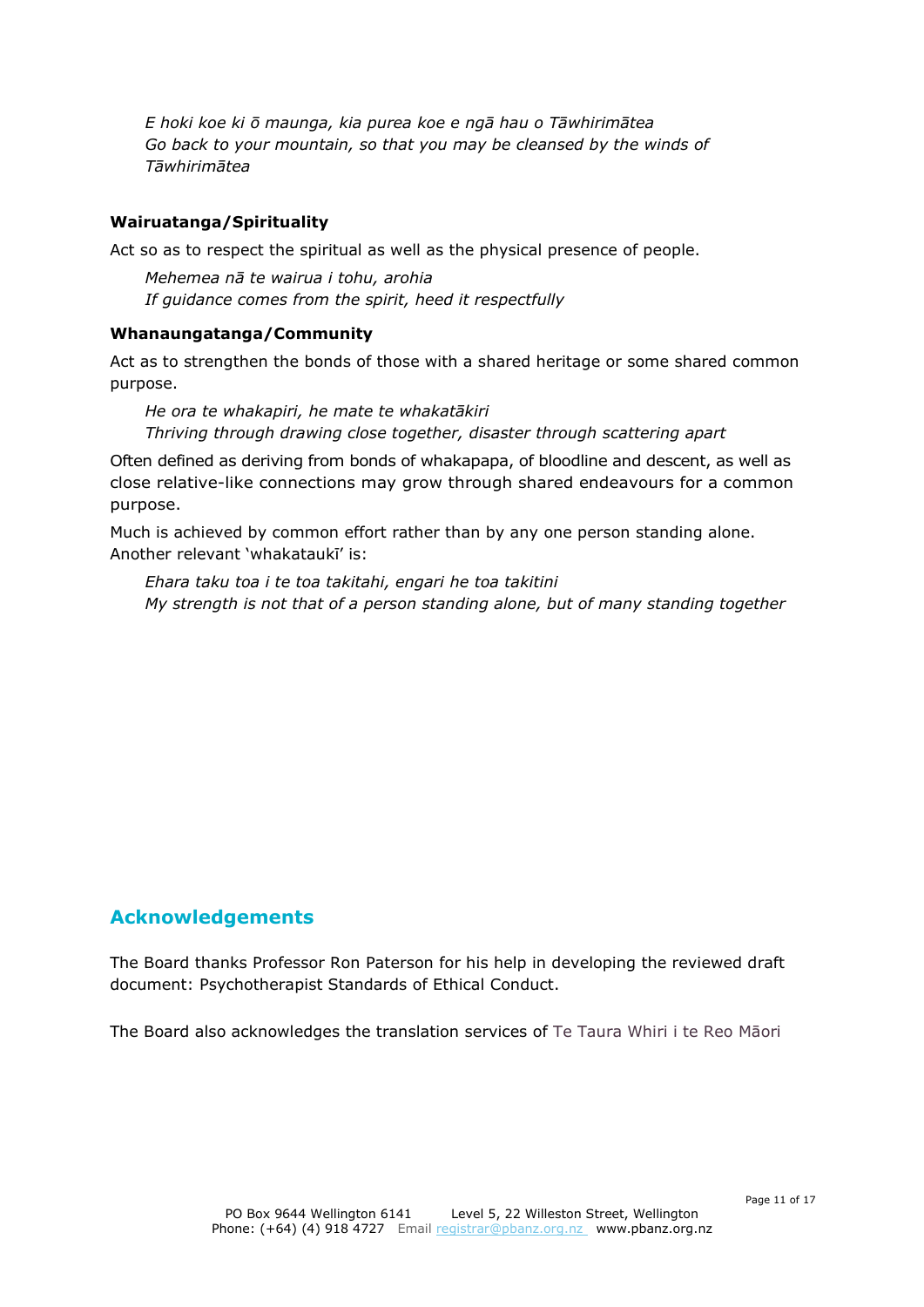

## <span id="page-11-0"></span>**Appendix**

The following paper was written by Professor Ron Paterson of the University of Auckland. Professor Paterson was commissioned to independently review the Standards of Ethical Conduct with a view to ensuring they incorporate the amendments to the HPCA Act, are current, fit for purpose, concise, public focused, and easy to understand from a public perspective. This paper was presented to the Board in August 2021.

## **Revised Ethical Standards for Psychotherapists**

#### *Background*

As regulator, the Psychotherapists Board of Aotearoa New Zealand has the function, under the Health Practitioners Competence Assurance Act 2003 (HPCAA), of setting 'standards of clinical competence, cultural competence (including competencies that will enable effective and respectful interaction with Māori), and ethical conduct to be observed by health practitioners of the profession' (s 118(i)).

In 2019, the Board issued three sets of standards: *Psychotherapist Clinical Competencies*, *Psychotherapist Clinical Competencies* and *Psychotherapists Standards of Ethical Conduct*. The Board has also developed guidelines on specific topics, including *Electronic media position statement* (2014) and *Psychotherapy conducted via video conference* (March 2021).

#### *Relevance of standards set by the Board*

Traditionally, codes of ethics have been issued by professional associations, such as the NZ Psychological Society *Code of Ethics*. However, there is an important difference between a profession's own statement of its ethical values and principles. Such documents are often aspirational in tone, eg, the NZMA *Code of Ethics*, principle 8: 'Honour the profession, its values and its principles in the ways that best serve the interests of patients'; or broad and sweeping, eg the NZ Psychological Society *Code of Ethics,* 1.1.2, 'Psychologists recognise the basic rights of individuals to food, clothing, shelter and freedom from intentional inflicted pain.'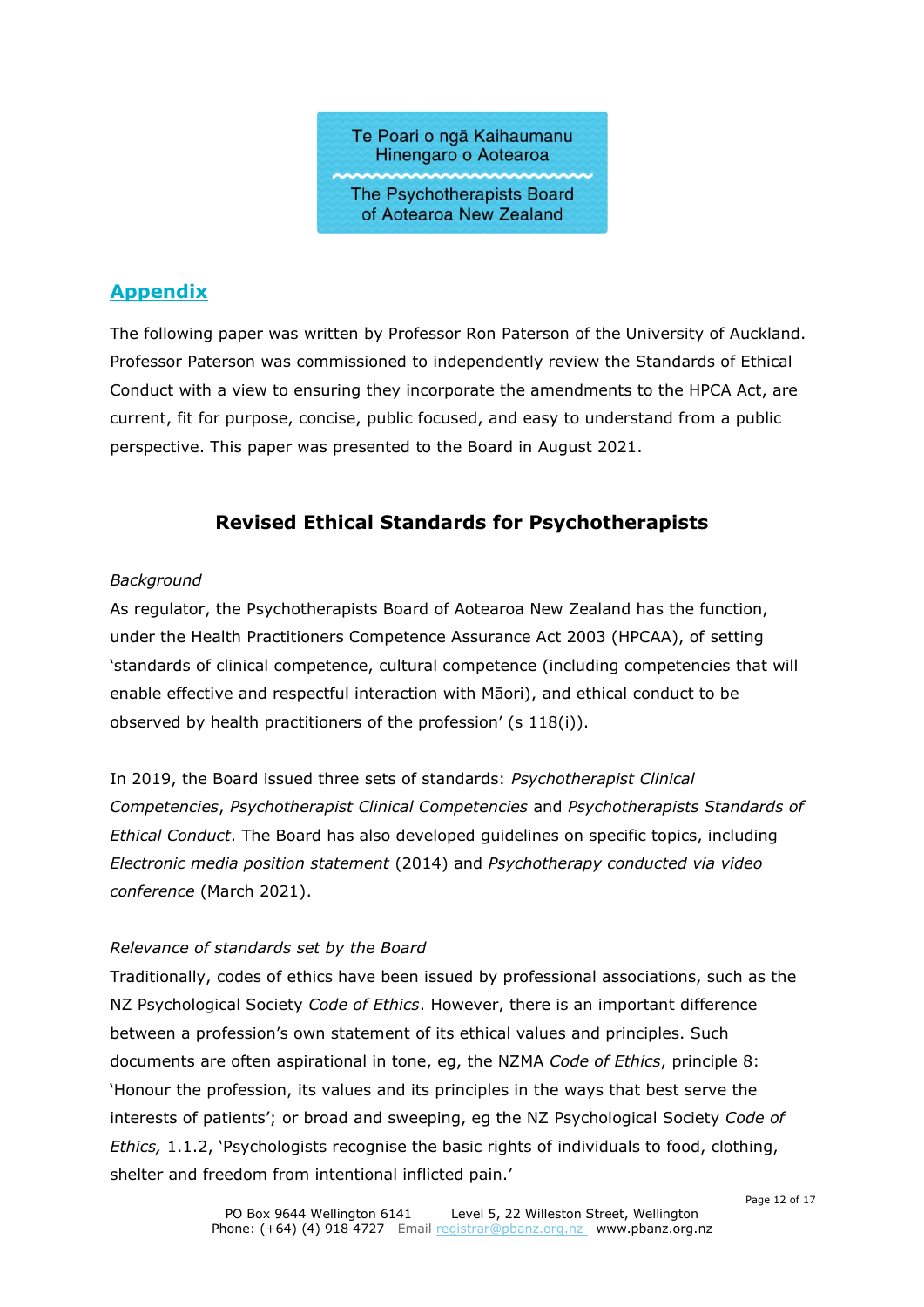In contrast, ethical standards set by regulators under the HPCAA are intended to prescribe the minimum standards that practitioners are required to comply with. The position is well summarised in a leading text:

'In short, the law provides a minimum standard, while ethics acknowledges a minimum standard (which is not always the same as law) but strives for the maximal standard.'

'The community, through the judiciary, can challenge the professions to change their ethics standards so that the professions stay in touch with community expectations.'

'Code of ethics need to be more than window dressing, and there is a strong potential for criticism if the values ensrhined in them are thought to be either rarely enforced or applied by practitioners. .. [P]rofessionals also need some mechanism for giving effect to those ethics, beyond that of the virtue of the individal health care worker.' (C Berglund, *Ethics for health care.* OUP, 4th ed., 2012, pp 206, 207, 36).

Ethical standards promulgated by a responsible authority are given statutory recognition under the HPCAA. They become legally enforceable under right 4(2) of the Code of Health and Disability Services Consumers' Rights (the HDC Code), which states that 'Every consumer has the right to have services provided that comply with legal, professional, ethical, and other relevant standards'. Thus, breach of an ethical standard could form the basis of a complaint to HDC and, after investigation, a finding of breach of the Code. A serious lapse in ethical behaviour could also lead to a disciplinary finding of 'professional misconduct', which is defined to include conduct by a practitioner that is 'likely to bring discredit to the profession' (HPCAA, s 100(1)(b)).

Ethical standards issued by a Board may also be relied on in other contexts, such as an employment dispute. In *Evans-Walsh v Southern District Health Board* (2018) 15 NZELR 840, the Employment Court upheld a DHB's actions in reporting bullying concerns about a nurse, who had resigned following an employment dispute, to the Nursing Council. The Court found that the 'Nursing Council's Domains and competencies go beyond patient care and apply to ethical matters such as the way in which nurses deal with each other. The Code of Conduct has a similar reach.' [44]

#### *Comparable regulators internationally*

The profession of psychotherapy is not a separately regulated profession in most overseas jurisdictions, so there are few comparable ethical standards to draw on. The College of Registered Psychotherapists of Ontario is one exception, however its Code of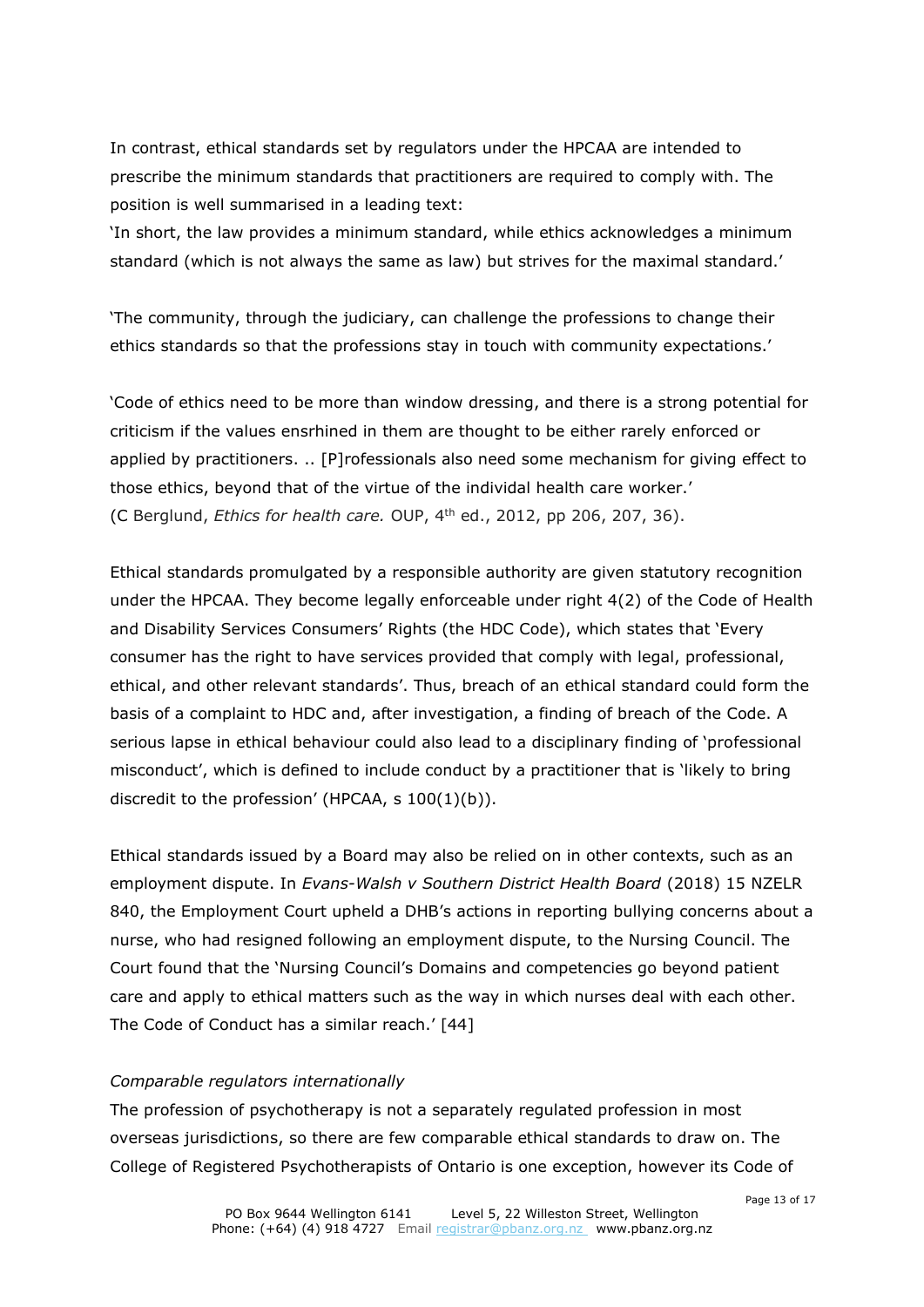Ethics (2011) is simply a statement of principles to be upheld by practitioners, who are to 'strive to practise safely, effectively and ethically':

<https://www.crpo.ca/code-of-ethics/>

The British Psychoanalytical Council, although a professional association rather than a regulator, has a public register accredited by the Professional Standards Authority for psychoanalytical psychotherapy and is responsible for setting standards for the profession. The Council's *Code of ethics* and *Ethical guidelines* (2011) set out 'the essential ethical imperative and a breach of any of [the] code may constitute grave misconduct which will be treated with the utmost seriousness and dealt with accordingly'. The code and guidelines use mandatory language, eg 'Registrants must restrict their practice within the limits of their own competence ...' (*Code of ethics,* 7). These documents provide a useful comparison as part of the current review: <https://www.bpc.org.uk/professionals/registrants/ethical-framework>

The Health & Care Professions Council (UK) is a leading international regulator. It regulates 15 professions, including practitioner psychologists. The Council has issued *Standards of conduct, performance and ethics* (2016), written in clear, simple language covering 10 broad areas*.* The language is mandatory, eg under Standard 1, 'Promote and protect the interests of service users and carers', 1.1 states: 'You must treat service users and carers as individuals, respecting their privacy and dignity'. It is another useful comparator for this review:

<https://www.hcpc-uk.org/standards/standards-of-conduct-performance-and-ethics>

#### *Approach to current review*

Registrar Jacquelyn Manley, on behalf of the Board, approached me in April 2021 to 'complete a review of its standards of ethical conduct with a view to ensuring they incorporate the amendments to the HPCA Act, are current, fit for purpose, concise, public focused and easy to understand from a public perspective'.

After discussion with the Registrar and Board Chair Hamish Brown, it was agreed that I should meet with the Auckland-based Board members and talk to some 'wise heads' and Māori practitioners. Over the period June to August 2021, I met or had phone or video calls with:

- the Chair, current Board member Kyle McDonald and former Chair Carol Shinkfield
- current Board member Suzanne Johnson
- Chris Milton
- John O'Connor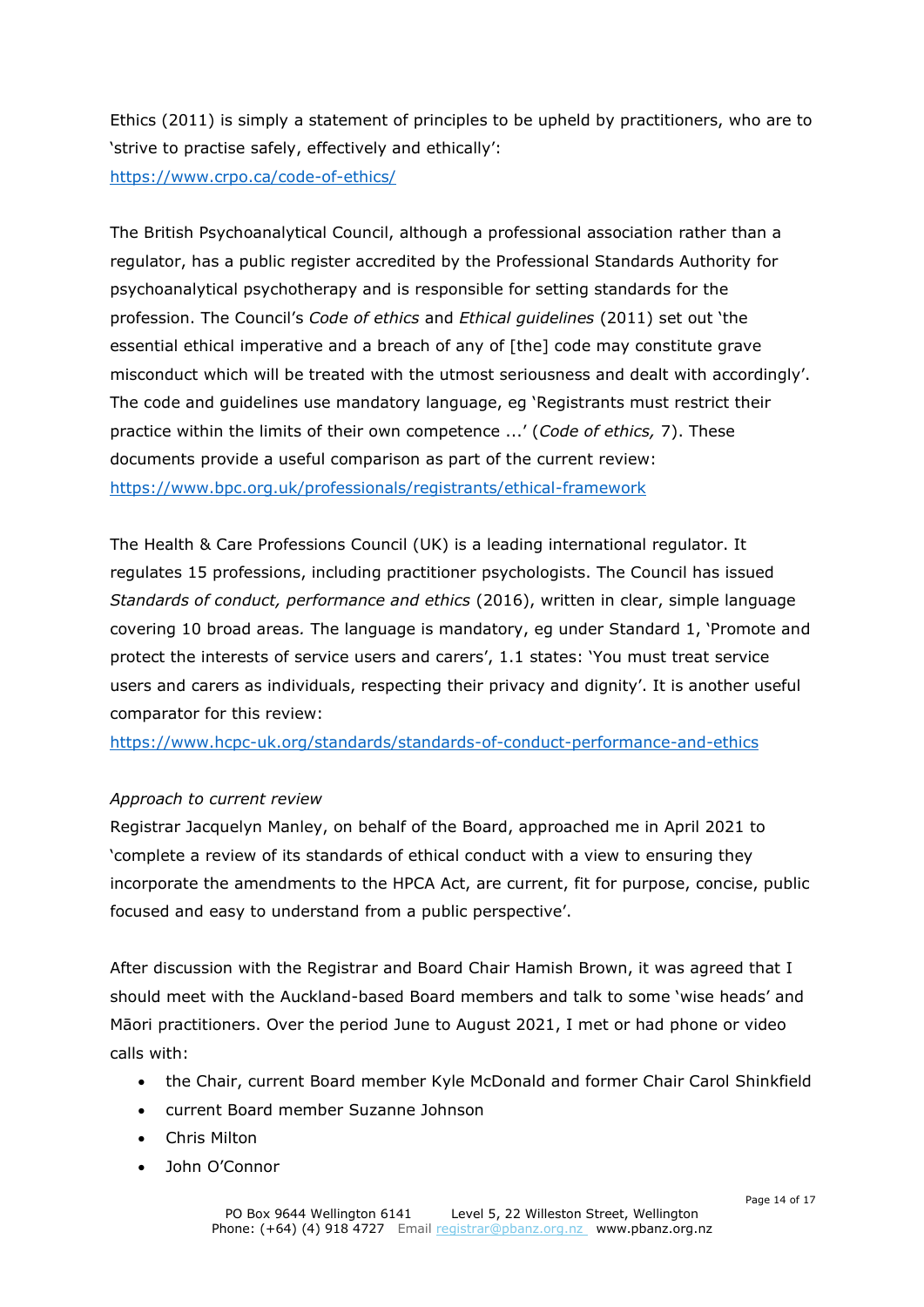- Michelle Amopiu
- Cinnamon Boreham

I note that no client or community representatives were identified for me to interview as part of this review.

I have read a broad selection of articles about psychotherapy provided by Kyle McDonald, Chris Milton and John O'Connor, and relevant Board materials provided by the Registrar. I have also reviewed the edits suggested by Claro lawyer Tim Morrison and notes of Board discussion of the current standards, at its March 2021 meeting.

#### *Contemporary ethical issues in psychotherapy*

In my interviews with key practitioner informants, a range of contemporary ethical issues was identified, including:

- the need for sensitivity (and awareness of one's own values and beliefs) in working with gender diverse clients, in particular young people exploring their gender identity
- what it means to be in a bicultural partnership with Māori and the need for awareness of one's own cultural lens
- the increasing practice of psychotherapy via video conference, especially since the onset of the Covid-19 pandemic
- the lack of access for the public to talking therapies (including psychotherapy) in the face of growing mental health and wellbeing concerns in Aotearoa New Zealand.

## *Complaints and discipline*

Review of 11 complaints about psychotherapists to the Health and Disability Commissioner (2013 – 2019) show that no cases proceeded to a formal investigation and breach finding by HDC. All were dealt with by HDC taking no further action or referring the matter to the Board. There is no consistent theme in the complaints, which cover a range of issues, including lack of clarity about the therapist's engagement, not having regular supervision, failure to maintain boundaries, deficiencies in core clinical competences, informed consent and duty of care. More serious cases led to investigation by a Professional Conduct Committee and an educational letter from the Registrar to the psychotherapist, identifying areas to be addressed in professional development and clinical supervision.

There is no reported disciplinary case involving a psychotherapist on the website of the Health Practitioners Disciplinary Tribunal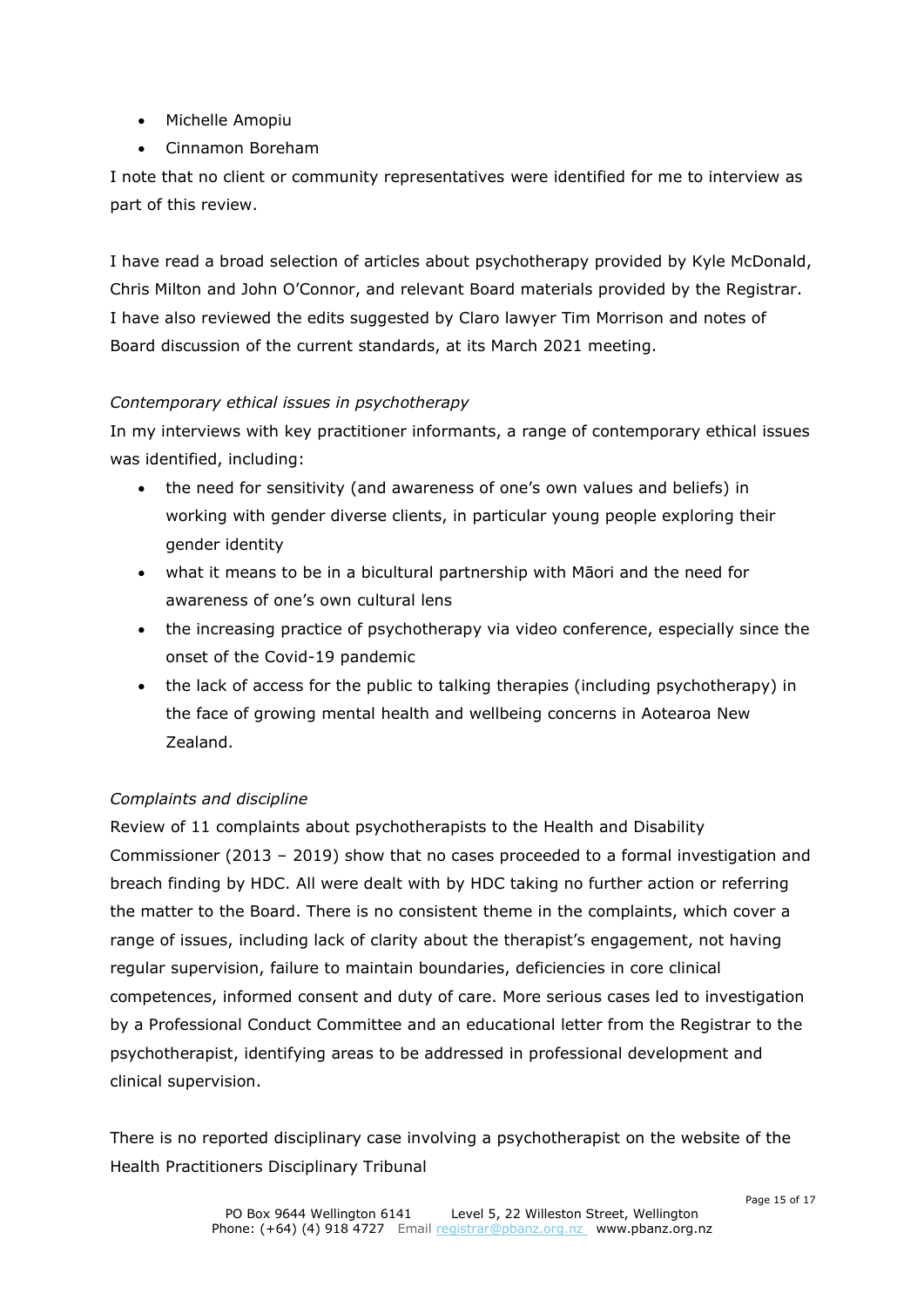#### *Considerations for revised Ethical Standards*

The current Standards were issued by the Board in 2019. This review is an opportunity for Board to update and simplify the minimum standards of ethical conduct expected of psychotherapists.

The review should be seen in the context of the overall public protective purpose of the HPCAA, 'to protect the health and safety of members of the public'  $(s \, 3(1))$ , with its focus on competence assurance, and the subsidiary purpose of 'a consistent accountability regime for all professions'  $(s \ 3(2)(a))$ .

The recent amendments enacted by the Health Practitioners Competence Assurance Amendment Bill 2019 are important context for this review:

- enabling effective and respectful interaction with Māori, s 118(i)
- promoting interdisciplinary collaboration and co-operation in the delivery of health services, s 118(i)
- transparency about regulatory performance, by regular, independent reviews of how effectively and efficiently a responsible authority is performing its functions, and publication of recommendations and actions taken, s 122A.

The current emphasis of the Parliamentary Counsel Office on the use of mandatory language in drafting secondary legislation such as standards promulgated by regulators is also relevant context for the review.

Otago bioethics lecturer Lynley Anderson writes that the key requirements of a coherent code of ethics (and by implication also of ethical standards) are that the resulting document is comprehensible and accessible by both patients and clinicians (i.e., the public and the profession); unambiguous ('plainly expressed, clear in its requirements') and compatible with existing codes and laws. 'Excessive detail renders the code too long and unwieldy and threatens its usefulness.' (L Anderson, Writing a new code of ethics for sports physicians: principles and challenges, *British Journal of Sports Medicine* (2009) 43: 1079-1082.)

The Psychologists Board is currently engaged in a similar review of its ethical standards. It may be asked, particularly from a community perspective, why the two professions should have different ethical standards. Ahpra (the Australian Health Practitioner Regulation Agency) and 12 of the National Boards (but not the Medical Board, the Nursing and Midwifery Board, and the Psychology Board) have recently consulted on a